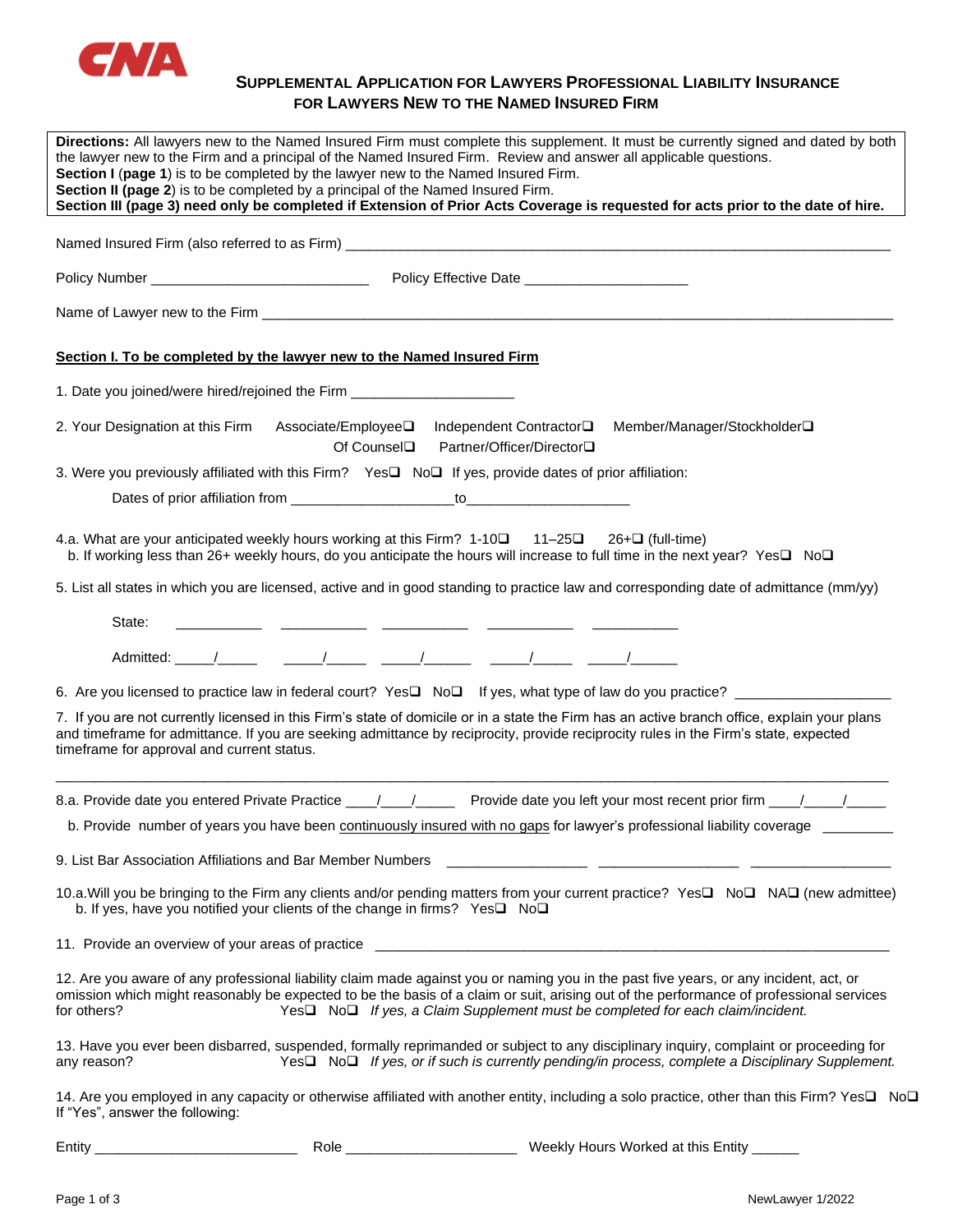

# **SUPPLEMENTAL APPLICATION FOR LAWYERS PROFESSIONAL LIABILITY INSURANCE FOR LAWYERS NEW TO THE NAMED INSURED FIRM**

## **SECTION II. To be completed by a Principal of the Named Insured Firm**

**A. Coverage:** Carefully review the three coverage options below and check the option the Firm desires to extend to this new lawyer: Note that extension of prior acts is subject to Company Underwriting approval, *completion of Section III* and proof of continuous professional liability insurance.

❑**Named Insured Coverage–Limited to Services Rendered on behalf of the Named Insured Firm**: The Named Insured Firm desires to limit coverage to services rendered on behalf of the Named Insured Firm and understands that services performed prior to the date of hire with the Firm are not eligible for coverage under the policy. A Specific Lateral Hire Exclusion will attach to the policy for this new lawyer that will limit coverage to services rendered on behalf of the Named Insured Firm with an effective date equal to the date of hire with the Named Insured Firm.

❑**Exclusion of Prior Acts–Inclusion of Moonlighting Coverage**: The Named Insured Firm desires to exclude from coverage all services performed by this new lawyer prior to the date of hire with the Named Insured Firm and understands that coverage may extend to this lawyer for services rendered outside of the Named Insured Firm and for which the Firm may not receive remuneration. The date of hire will be the Named Individual Retroactive Date for this lawyer.

❑**Extension of Prior Acts:** The Named Insured Firm desires to extend coverage for all services rendered by this new lawyer back to the date of first continuous insurance coverage. The Named Insured Firm understands that such coverage exposes the Firm to claims for which the Named Insured Firm received no remuneration. The Named Insured Firm accepts that such claims could result in deductible obligations and may impact future underwriting and insurability of the Named Insured Firm. Additional premium may be required to extend this coverage if approved by the Company.

### **B. Firm Practice and Procedures**

1. With the addition of this lawyer, will the Firm's practice areas change by any significant percentage or will the Firm take on an area of practice not previously represented to the Company? Yes❑No❑ *If yes, please explain the anticipated changes.*

| 2. Is the lawyer bringing clients to the Firm? Yes□ No□ If yes, will you require a new Engagement Letter of the client? Yes□ No□       |  |
|----------------------------------------------------------------------------------------------------------------------------------------|--|
| If new clients will be brought, detail the conflicts checks the Firm will perform and actions to be taken if a conflict is identified. |  |

\_\_\_\_\_\_\_\_\_\_\_\_\_\_\_\_\_\_\_\_\_\_\_\_\_\_\_\_\_\_\_\_\_\_\_\_\_\_\_\_\_\_\_\_\_\_\_\_\_\_\_\_\_\_\_\_\_\_\_\_\_\_\_\_\_\_\_\_\_\_\_\_\_\_\_\_\_\_\_\_\_\_\_\_\_\_\_\_\_\_\_\_\_\_\_\_\_\_\_\_\_\_\_\_\_\_\_

\_\_\_\_\_\_\_\_\_\_\_\_\_\_\_\_\_\_\_\_\_\_\_\_\_\_\_\_\_\_\_\_\_\_\_\_\_\_\_\_\_\_\_\_\_\_\_\_\_\_\_\_\_\_\_\_\_\_\_\_\_\_\_\_\_\_\_\_\_\_\_\_\_\_\_\_\_\_\_\_\_\_\_\_\_\_\_\_\_\_\_\_\_\_\_\_\_\_\_\_\_\_\_\_\_\_\_

\_\_\_\_\_\_\_\_\_\_\_\_\_\_\_\_\_\_\_\_\_\_\_\_\_\_\_\_\_\_\_\_\_\_\_\_\_\_\_\_\_\_\_\_\_\_\_\_\_\_\_\_\_\_\_\_\_\_\_\_\_\_\_\_\_\_\_\_\_\_\_\_\_\_\_\_\_\_\_\_\_\_\_\_\_\_\_\_\_\_\_\_\_\_\_\_\_\_\_\_\_\_\_\_\_\_\_

\_\_\_\_\_\_\_\_\_\_\_\_\_\_\_\_\_\_\_\_\_\_\_\_\_\_\_\_\_\_\_\_\_\_\_\_\_\_\_\_\_\_\_\_\_\_\_\_\_\_\_\_\_\_\_\_\_\_\_\_\_\_\_\_\_\_\_\_\_\_\_\_\_\_\_\_\_\_\_\_\_\_\_\_\_\_\_\_\_\_\_\_\_\_\_\_\_\_\_\_\_\_\_\_\_\_\_

3. If this lawyer is not yet licensed in the Firm's state of domicile or in a state a Firm branch office is located, what functions will this lawyer be performing and do you have expectations on state licensure? Provide an explanation and timeframe of licensure.

4. Check all measures taken by the firm **before** extending an offer to this new lawyer:

| $\Box$ disclosure of past and potential claims                                                                                                                                                                                                     | $\Box$ require the purchase of an extended reporting period endorsement |                                                                                      |  |  |
|----------------------------------------------------------------------------------------------------------------------------------------------------------------------------------------------------------------------------------------------------|-------------------------------------------------------------------------|--------------------------------------------------------------------------------------|--|--|
| $\Box$ investigation of possible/actual conflicts                                                                                                                                                                                                  | □ warranty regarding no known claims/potential claims                   | $\Box$ verification of bar admission(s)                                              |  |  |
| $\Box$ disclosure of any disciplinary complaints                                                                                                                                                                                                   | $\square$ investigation of outside interests                            | $\Box$ other (describe separately)                                                   |  |  |
| 5. Check measures the Firm will take after an offer is accepted by this lawyer and he/she joins the Firm:<br>□training in office procedures □integration into the firm culture □periodic review of clients, matters and performance □other: detail |                                                                         |                                                                                      |  |  |
| 6. Will this lawyer be listed on Firm's letterhead?                                                                                                                                                                                                |                                                                         | $Yes\square$ No $\square$ N/A $\square$ (no lawyers are listed on Firm's letterhead) |  |  |
|                                                                                                                                                                                                                                                    |                                                                         |                                                                                      |  |  |

7. Will this lawyer be listed on Firm's website? Yes❑ No❑ N/A❑ (Firm has no website or does not list lawyers)

8. Will this lawyer expand the Firm's territory or create an additional office location for the Firm? Yes❑ No❑ If yes, describe.

#### **Warranty and Signature–to be read, signed and currently dated by the lawyer new to the Firm and a principal of the Named Insured Firm.**

\_\_\_\_\_\_\_\_\_\_\_\_\_\_\_\_\_\_\_\_\_\_\_\_\_\_\_\_\_\_\_\_\_\_\_\_\_\_\_\_\_\_\_\_\_\_\_\_\_\_\_\_\_\_\_\_\_\_\_\_\_\_\_\_\_\_\_\_\_\_\_\_\_\_\_\_\_\_\_\_\_\_\_\_\_\_\_\_\_\_\_\_\_\_\_\_\_\_\_\_\_\_\_\_\_\_\_

We agree to the following: i) the Company will use the information contained in this supplemental application in underwriting; ii) the Company will rely upon the truth and accuracy of the representations contained herein; iii) the statements and information contained herein are true and accurate to the best of your present knowledge; and iv) said supplemental application will be deemed attached to and incorporated into any policy or endorsement the Company may issue pursuant to it.

## **Signature of Lawyer New to the Firm\_\_\_\_\_\_\_\_\_\_\_\_\_\_\_\_\_\_\_\_\_\_\_\_\_\_\_\_\_\_\_\_\_\_\_\_\_\_ Date \_\_\_\_\_\_\_\_\_\_\_\_\_\_\_\_\_\_\_\_\_\_\_\_\_\_**

**Signature of Named Insured Principal\_\_\_\_\_\_\_\_\_\_\_\_\_\_\_\_\_\_\_\_\_\_\_\_\_\_\_\_\_\_\_\_\_\_\_\_\_\_ Date\_\_\_\_\_\_\_\_\_\_\_\_\_\_\_\_\_\_\_\_\_\_\_\_\_\_\_**